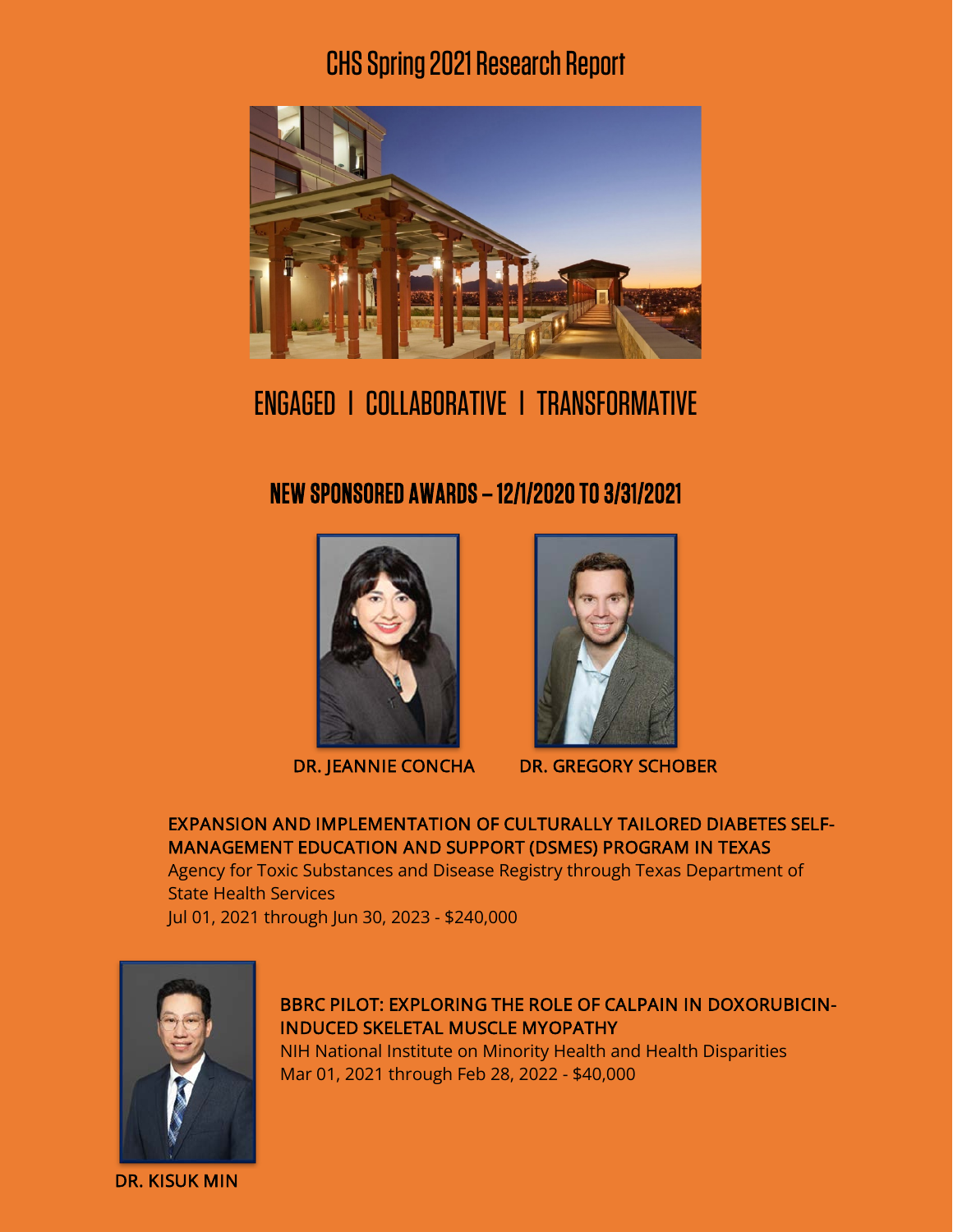

DR. JOEL CRAMER

## ABOTT LAB SERVICE AGREEMENT

Abott Laboratories Nov 23, 2020 through Nov 22, 2021 - \$10,000



# CHRONIC DISEASE RISKS AND ACCESS TO CARE OF ADULTS EXPERIENCING HOMELESSNESS IN EL PASO

NIH National Institute of Minority Health and Health Disparities through New Mexico State University Jan 25, 2021 through Jun 30, 2021 - \$5,000

DR. EVA MOYA





Dr. Celia Pechak Dr. William Roberts

NEONATAL THERAPISTS' PERCEPTIONS OF USING INTEGRATED COLLABORATIVE CARE IN THE NEONATAL INTENSIVE CARE UNIT (ON BEHALF OF SARAH ELKINGTON)

Dr. Jacob Martinez, School of Nursing, Co-PI Texas Occupational Therapy Foundation Jun 01, 2021 through May 31, 2022 - \$5,000